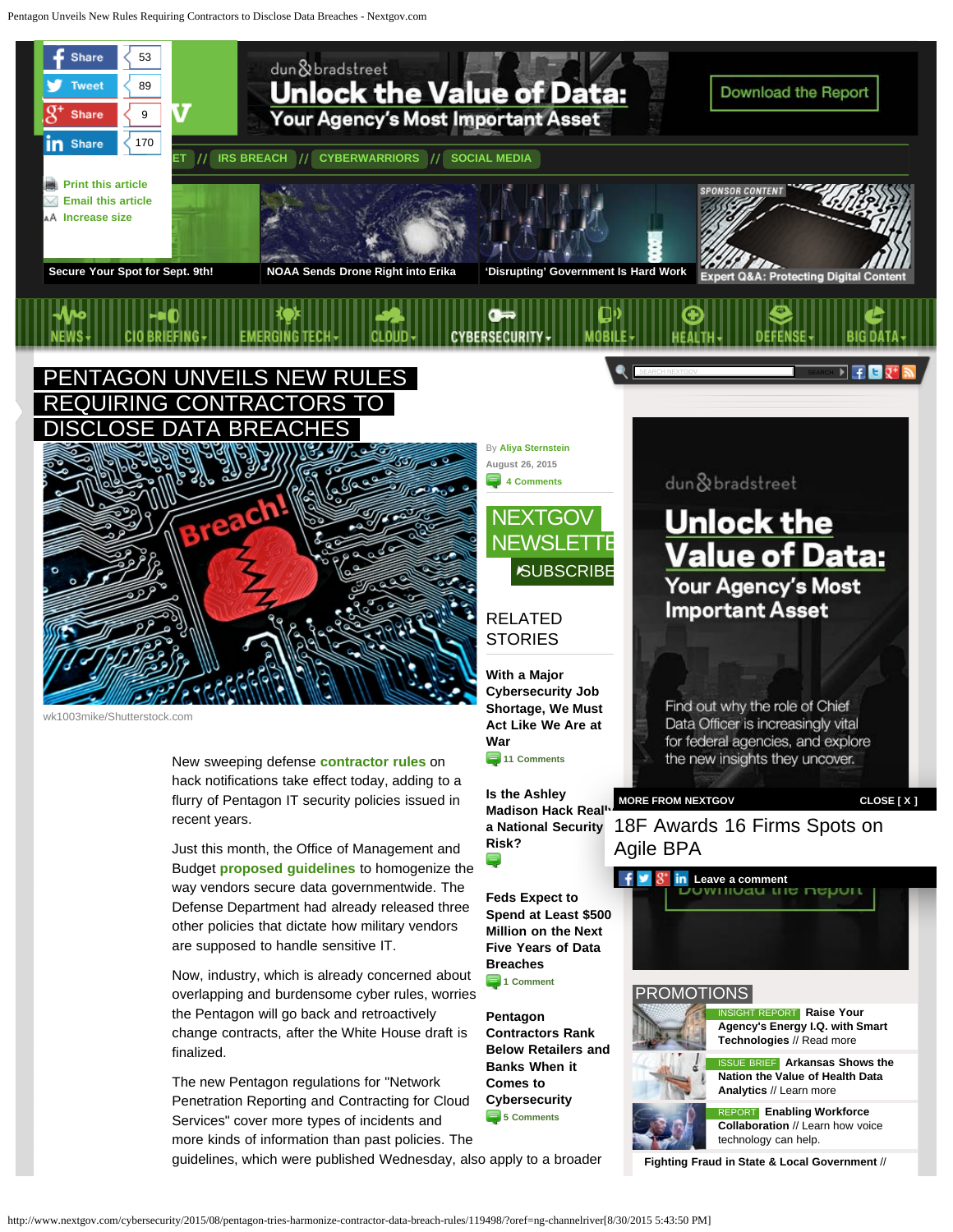swath of the contracting community.

The objective here is to more tightly control the way defense data traverses contractor systems and is stored by companies, military officials say.

"The benefits of the increased security requirements implemented through this rule are that more information will be protected from release, inadvertently or through malicious intent," and in so doing strengthen national security," Jennifer Hawes, editor of the Defense Acquisition Regulations System, said in the policy.

Ongoing attacks against military contractors prompted the release of Wednesday's regulations, according to the Pentagon.

The "interim rule" will kick in before a public comment period because of "the urgent need to protect covered defense information and gain awareness of the full scope of cyberincidents being committed against defense contractors," Hawes said.

It is unclear whether this is a specific hacker campaign -- or the usual targeting of high-value contractors. *Nextgov* has asked the Pentagon to elaborate. Parts of the rule were originally required by Congress in the 2013 and 2015 National Defense Authorization Acts.

The policy applies to contractors, subcontractors and lower-tier, downstream vendors. There also is a provision for cloud computing services that spells out standard contract language for purchases.

The measure covers confidential military technological and scientific data, known as "unclassified controlled technical information," as well as all other unclassified "protected" data, such as export-controlled information. The protection of classified information is governed by other measures.

Within 72 hours of detecting an incident or possible incident, subcontractors and contractors must notify Defense through this **[website](http://dibnet.dod.mil/)**.

The Pentagon, in turn, will be required to protect the confidentiality of proprietary and identifying information that contractors submit to the government for investigation.

"Recent high-profile breaches of federal information show the need to ensure that information security protections are clearly, effectively and consistently addressed in contracts," Hawes said.

Over the past year, the U.S. government has confirmed hacks that exposed sensitive data at the Office of Personnel Management, State Department, White House and U.S. Postal Service.

In the rulemaking, Hawes said this latest "rule does not duplicate, overlap or conflict with any other federal rules."

#### **'I Fear Confusion'**

But the contracting industry contends the Pentagon and OMB are out of lockstep in moving forward with data security guidelines. The public can comment on the OMB draft guidelines until Sept. 10.

"It seemed a little ironic that you're putting into place a more detailed, specific, focused DOD rule" while guidance for the whole federal government is open for a 30-day discussion period, before even getting down to the nitty gritty of contract clauses, said Alan Chvotkin, executive vice president of the Professional Services Council, an

FREE NEWSLETTERS [Read more](http://www.govexec.com/gbc/reports/data-analytics-fighting-fraud-state-local-government/118984/?oref=ng-promotions) **Nextgov Today Health IT Route Fifty Today Research & Insights Nextgov ThreatWatch [SEE ALL](http://www.govexec.com/newsletters/) A** Enter your email address here...<br>Subscribe

## BLOGS



**[DISA Issues Pentagon-Friendly Cloud](http://www.nextgov.com/emerging-tech/emerging-tech-blog/2015/08/disa-releases-cloud-best-practices/119411/?oref=voicesmodule) [Computing Guide](http://www.nextgov.com/emerging-tech/emerging-tech-blog/2015/08/disa-releases-cloud-best-practices/119411/?oref=voicesmodule)** *[Emerging Tech by Frank Konkel](http://www.nextgov.com/emerging-tech/emerging-tech-blog/2015/08/disa-releases-cloud-best-practices/119411/?oref=voicesmodule)*

**[Here's Why 'Disrupting' Government Is](http://www.nextgov.com/technology-news/tech-insider/2015/08/bringing-entrepreneurial-spirit-your-government-workplace/119642/?oref=voicesmodule) [Such Hard Work](http://www.nextgov.com/technology-news/tech-insider/2015/08/bringing-entrepreneurial-spirit-your-government-workplace/119642/?oref=voicesmodule)** *[Tech Insider by Winston Chang](http://www.nextgov.com/technology-news/tech-insider/2015/08/bringing-entrepreneurial-spirit-your-government-workplace/119642/?oref=voicesmodule)*

**[Why NASA's 20-Year-Old Astronaut](http://www.nextgov.com/cio-briefing/wired-workplace/2015/08/nasas-20-year-old-astronaut-hiring-process-still-works-today/119669/?oref=voicesmodule) [Hiring Process Still Works Today](http://www.nextgov.com/cio-briefing/wired-workplace/2015/08/nasas-20-year-old-astronaut-hiring-process-still-works-today/119669/?oref=voicesmodule)** *[Wired Workplace by Nate Regier](http://www.nextgov.com/cio-briefing/wired-workplace/2015/08/nasas-20-year-old-astronaut-hiring-process-still-works-today/119669/?oref=voicesmodule)*

### SPONSORED LINKS

**[Federal Compliance & Cyber WhitepaperSolving the](http://web.industrybrains.com/clicks.php?appId=9848&zid=5457cc117285c&adId=151003&pos=1&impt=1440974605&zoneId=788&algid=4&reqid=53e031e336c23070&ord=1440974605&url=http%3A%2F%2Fwww.nextgov.com%2Fcybersecurity%2F2015%2F08%2Fpentagon-tries-harmonize-contractor-data-breach-rules%2F119498%2F%3Foref%3Dng-channelriver) [challenges of meeting FISMA & DISA STIG](http://web.industrybrains.com/clicks.php?appId=9848&zid=5457cc117285c&adId=151003&pos=1&impt=1440974605&zoneId=788&algid=4&reqid=53e031e336c23070&ord=1440974605&url=http%3A%2F%2Fwww.nextgov.com%2Fcybersecurity%2F2015%2F08%2Fpentagon-tries-harmonize-contractor-data-breach-rules%2F119498%2F%3Foref%3Dng-channelriver) [requirements - Free SolarWinds Whitepaper.](http://web.industrybrains.com/clicks.php?appId=9848&zid=5457cc117285c&adId=151003&pos=1&impt=1440974605&zoneId=788&algid=4&reqid=53e031e336c23070&ord=1440974605&url=http%3A%2F%2Fwww.nextgov.com%2Fcybersecurity%2F2015%2F08%2Fpentagon-tries-harmonize-contractor-data-breach-rules%2F119498%2F%3Foref%3Dng-channelriver) [SolarWinds](http://web.industrybrains.com/clicks.php?appId=9848&zid=5457cc117285c&adId=151003&pos=1&impt=1440974605&zoneId=788&algid=4&reqid=53e031e336c23070&ord=1440974605&url=http%3A%2F%2Fwww.nextgov.com%2Fcybersecurity%2F2015%2F08%2Fpentagon-tries-harmonize-contractor-data-breach-rules%2F119498%2F%3Foref%3Dng-channelriver)** 

**[Free Federal Cybersecurity Whitepaper Free white](http://web.industrybrains.com/clicks.php?appId=9848&zid=53a085d27cf09&adId=114119&pos=2&impt=1440974605&zoneId=788&algid=4&reqid=53e031e336c23070&ord=1440974605&url=http%3A%2F%2Fwww.nextgov.com%2Fcybersecurity%2F2015%2F08%2Fpentagon-tries-harmonize-contractor-data-breach-rules%2F119498%2F%3Foref%3Dng-channelriver) [paper outlines top cybersecurity concerns federal](http://web.industrybrains.com/clicks.php?appId=9848&zid=53a085d27cf09&adId=114119&pos=2&impt=1440974605&zoneId=788&algid=4&reqid=53e031e336c23070&ord=1440974605&url=http%3A%2F%2Fwww.nextgov.com%2Fcybersecurity%2F2015%2F08%2Fpentagon-tries-harmonize-contractor-data-breach-rules%2F119498%2F%3Foref%3Dng-channelriver) [agencies face today.](http://web.industrybrains.com/clicks.php?appId=9848&zid=53a085d27cf09&adId=114119&pos=2&impt=1440974605&zoneId=788&algid=4&reqid=53e031e336c23070&ord=1440974605&url=http%3A%2F%2Fwww.nextgov.com%2Fcybersecurity%2F2015%2F08%2Fpentagon-tries-harmonize-contractor-data-breach-rules%2F119498%2F%3Foref%3Dng-channelriver)** [SolarWinds](http://web.industrybrains.com/clicks.php?appId=9848&zid=53a085d27cf09&adId=114119&pos=2&impt=1440974605&zoneId=788&algid=4&reqid=53e031e336c23070&ord=1440974605&url=http%3A%2F%2Fwww.nextgov.com%2Fcybersecurity%2F2015%2F08%2Fpentagon-tries-harmonize-contractor-data-breach-rules%2F119498%2F%3Foref%3Dng-channelriver)

**[Top 20 Federal Opportunities for 2015Free List of](http://web.industrybrains.com/clicks.php?appId=9848&zid=559569b240954&adId=219273&pos=3&impt=1440974605&zoneId=788&algid=4&reqid=53e031e336c23070&ord=1440974605&url=http%3A%2F%2Fwww.nextgov.com%2Fcybersecurity%2F2015%2F08%2Fpentagon-tries-harmonize-contractor-data-breach-rules%2F119498%2F%3Foref%3Dng-channelriver) [\\$60 Billion Top Federal Contracts for FY 2015.](http://web.industrybrains.com/clicks.php?appId=9848&zid=559569b240954&adId=219273&pos=3&impt=1440974605&zoneId=788&algid=4&reqid=53e031e336c23070&ord=1440974605&url=http%3A%2F%2Fwww.nextgov.com%2Fcybersecurity%2F2015%2F08%2Fpentagon-tries-harmonize-contractor-data-breach-rules%2F119498%2F%3Foref%3Dng-channelriver) [Download Free Deltek Report Now.](http://web.industrybrains.com/clicks.php?appId=9848&zid=559569b240954&adId=219273&pos=3&impt=1440974605&zoneId=788&algid=4&reqid=53e031e336c23070&ord=1440974605&url=http%3A%2F%2Fwww.nextgov.com%2Fcybersecurity%2F2015%2F08%2Fpentagon-tries-harmonize-contractor-data-breach-rules%2F119498%2F%3Foref%3Dng-channelriver)** [Deltek](http://web.industrybrains.com/clicks.php?appId=9848&zid=559569b240954&adId=219273&pos=3&impt=1440974605&zoneId=788&algid=4&reqid=53e031e336c23070&ord=1440974605&url=http%3A%2F%2Fwww.nextgov.com%2Fcybersecurity%2F2015%2F08%2Fpentagon-tries-harmonize-contractor-data-breach-rules%2F119498%2F%3Foref%3Dng-channelriver)

**[MORTGAGE RATES HIT 2.75%.Calculate your](http://web.industrybrains.com/clicks.php?appId=9848&zid=556b98254006e&adId=209469&pos=4&impt=1440974605&zoneId=788&algid=4&reqid=53e031e336c23070&ord=1440974605&url=http%3A%2F%2Fwww.nextgov.com%2Fcybersecurity%2F2015%2F08%2Fpentagon-tries-harmonize-contractor-data-breach-rules%2F119498%2F%3Foref%3Dng-channelriver) [payments now. No credit check required to get](http://web.industrybrains.com/clicks.php?appId=9848&zid=556b98254006e&adId=209469&pos=4&impt=1440974605&zoneId=788&algid=4&reqid=53e031e336c23070&ord=1440974605&url=http%3A%2F%2Fwww.nextgov.com%2Fcybersecurity%2F2015%2F08%2Fpentagon-tries-harmonize-contractor-data-breach-rules%2F119498%2F%3Foref%3Dng-channelriver) [started!](http://web.industrybrains.com/clicks.php?appId=9848&zid=556b98254006e&adId=209469&pos=4&impt=1440974605&zoneId=788&algid=4&reqid=53e031e336c23070&ord=1440974605&url=http%3A%2F%2Fwww.nextgov.com%2Fcybersecurity%2F2015%2F08%2Fpentagon-tries-harmonize-contractor-data-breach-rules%2F119498%2F%3Foref%3Dng-channelriver)** [MORTGAGE RATES HIT 2.75%](http://web.industrybrains.com/clicks.php?appId=9848&zid=556b98254006e&adId=209469&pos=4&impt=1440974605&zoneId=788&algid=4&reqid=53e031e336c23070&ord=1440974605&url=http%3A%2F%2Fwww.nextgov.com%2Fcybersecurity%2F2015%2F08%2Fpentagon-tries-harmonize-contractor-data-breach-rules%2F119498%2F%3Foref%3Dng-channelriver)

**[Special Offer: Discount Tickets to 2015 Code for](http://www.codeforamerica.org/summit/?discount=RouteFifty-10#register) [America Summit](http://www.codeforamerica.org/summit/?discount=RouteFifty-10#register)**

GovExec readers are eligible for a special discount to the Code for America Summit [http://www.codeforamerica.org/summit/?](http://www.codeforamerica.org/summit/?discount=RouteFifty-10#register) [discount=RouteFifty-10#register](http://www.codeforamerica.org/summit/?discount=RouteFifty-10#register)

**[Subscribe to Government Rewritten](http://get.govexec.com/sponsored-ca-newsletter/)** Get monthly updates on tech trends in mobility, security, and software. [www.govexec.com/govrewritten](http://get.govexec.com/sponsored-ca-newsletter/)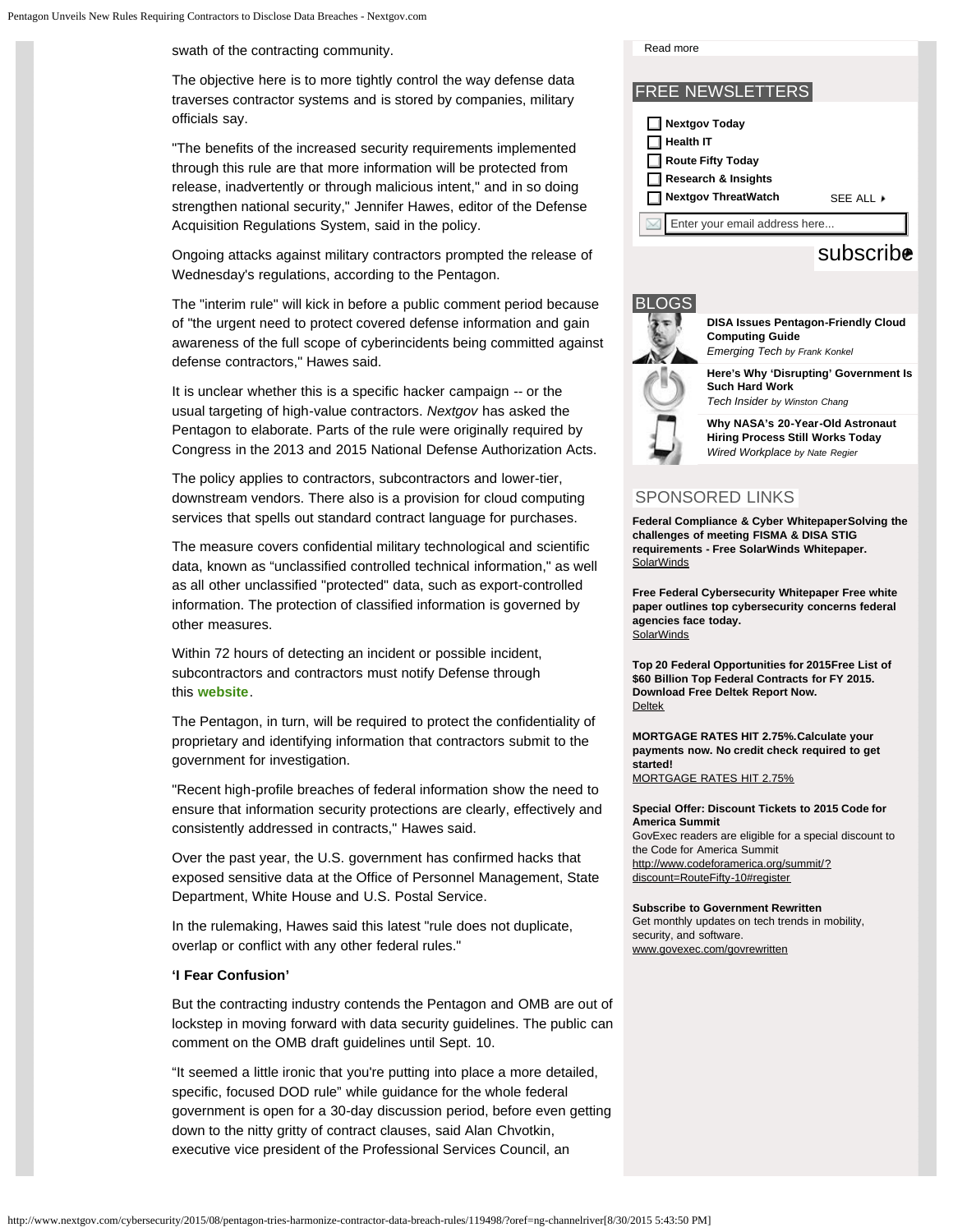industry group.

It could be years before the government incorporates the White House guidelines into the official federal acquisition rules, and then decides whether to fold those rules into existing defense contracts, he said.

"Companies hate any time when you retroactively are substantially changing the terms and conditions of a contract," Chvotkin said.

The public has two months to comment before the Defense regulatory document is finalized.

There may be additional cyber contract conflicts in the offing, Chvotkin said.

On June 18, the National Institute of Standards and Technology issued guidelines for potential contractor clauses involving the protection of sensitive "controlled unclassified" information inside company systems. The Pentagon in May 2014 released rules specific to defense contractors on counterfeit electronic parts, which aim to address the problem of suppliers damaging computerized military systems. That follows a separate set of November 2013 contractor stipulations for guarding unclassified controlled technical information.

"We've been supportive of taking a governmentwide look at standardizing reporting requirements, whatever they happen to be, 72 hours, fantastic; if it's 48 hours, if it's 24 hours. There ought to be some minimum governmentwide statutory provisions," Chvotkin said, citing various potential breach notification deadlines. With the defense rule, "I fear confusion rather than clarity."

#### **10,000 Contractors Affected**

By contrast, Pentagon officials describe their measure as an umbrella policy.

The regulation "expands on the existing information safeguarding policies" in the defense contractor compendium of rules, and it "requires contractors to report cyberincidents to the government in a broader scope of circumstances," Hawes said.

Specifically, companies must report all events that result in "an actual or potentially adverse effect" on a secure information system or data inside that system. They also must inform Defense about cyberincidents that impair a contractor's ability to provide the military critical support.

Military contractors will have to let department personnel inside company facilities to perform a forensics analysis of equipment and information potentially impacted by the incident.

Some 10,000 companies are covered by the rule, with small businesses comprising under half that number.

Defense says the regulation should rein in redundant reporting processes and create a single contact point. The regulation would create a "single reporting mechanism" for informing Defense of such events, Hawes said.

Companies must submit any malware found, as well as preserve images of all affected systems and relevant monitoring data for at least 90 days, in case the government needs to investigate further.

Officials say the steps contractors must follow under the new policy will reduce their security tasks by 30 percent.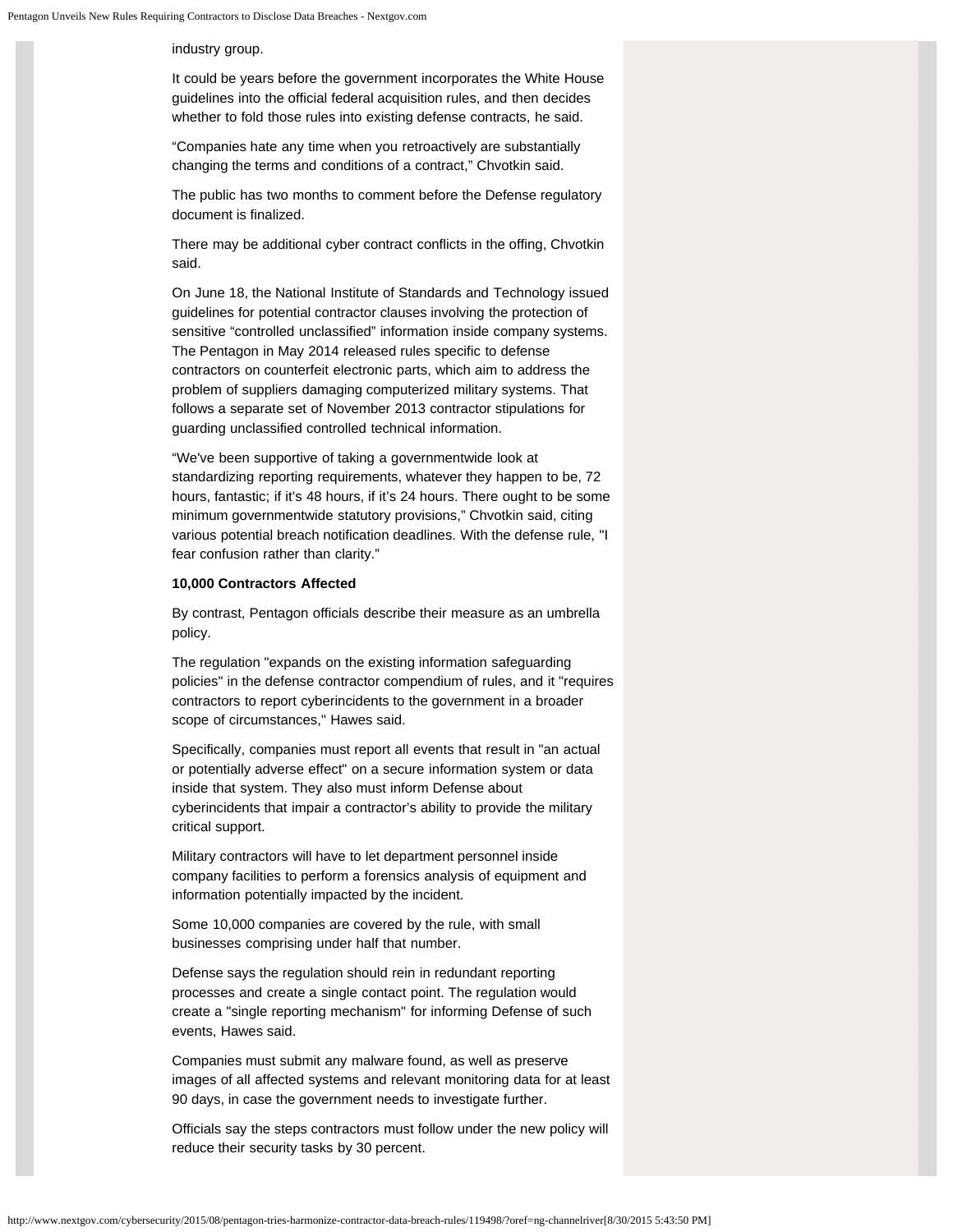Defense contractors are constantly under attack by cyberspies, and in some cases, by their own careless employees.

Federal officials have said they cannot be positive about the extent of breaches of government employee data held by background investigators USIS and KeyPoint Government Solutions, because neither had sufficient logs. China is believed to have raided personnel files to glean intelligence on U.S. national security operations.

Separately, a Senate Armed Services Committee **[report](http://www.armed-services.senate.gov/imo/media/doc/SASC_Cyberreport_091714.pdf)** released last fall claims Chinese-sponsored hackers pierced the networks of U.S. Transportation Command contractors at least 20 times from June 2012 through June 2013.

Suspected Chinese attackers compromised trade secrets at ID security company RSA in 2011, and then used the stolen data to crack open the locks on Lockheed Martin's RSA-protected network. Lockheed quickly subdued the intruders, in that instance.

(*Image via [wk1003mike](http://www.shutterstock.com/pic-237616864/stock-photo-cloud-system-breach.html?src=BJcL45TUe_BhyGIJPsWaqw-1-2)/ Shutterstock.com*)

#### RECOMMENDED FOR YOU

**[Video: The Closest](http://www.nextgov.com/emerging-tech/2015/08/video-go-inside-chamber-where-nasa-recreates-space-earth/119780?oref=ng-article-recommended) [You Can Get to Space](http://www.nextgov.com/emerging-tech/2015/08/video-go-inside-chamber-where-nasa-recreates-space-earth/119780?oref=ng-article-recommended) [Without Leaving Earth](http://www.nextgov.com/emerging-tech/2015/08/video-go-inside-chamber-where-nasa-recreates-space-earth/119780?oref=ng-article-recommended)** **[Why More Agencies](http://www.nextgov.com/cio-briefing/2015/08/why-more-agencies-are-turning-twitter-recruit-new-talent/119744?oref=ng-article-recommended) [Tap Twitter to Recruit](http://www.nextgov.com/cio-briefing/2015/08/why-more-agencies-are-turning-twitter-recruit-new-talent/119744?oref=ng-article-recommended) [New Talent](http://www.nextgov.com/cio-briefing/2015/08/why-more-agencies-are-turning-twitter-recruit-new-talent/119744?oref=ng-article-recommended)**

**[US Military Is](http://www.nextgov.com/defense/2015/08/us-military-replacing-humvee-huge-truck-looks-angry-shark/119723?oref=ng-article-recommended) [Replacing the Humvee](http://www.nextgov.com/defense/2015/08/us-military-replacing-humvee-huge-truck-looks-angry-shark/119723?oref=ng-article-recommended) [with a Huge Truck that](http://www.nextgov.com/defense/2015/08/us-military-replacing-humvee-huge-truck-looks-angry-shark/119723?oref=ng-article-recommended) [Looks Like an Angry](http://www.nextgov.com/defense/2015/08/us-military-replacing-humvee-huge-truck-looks-angry-shark/119723?oref=ng-article-recommended) [Shark](http://www.nextgov.com/defense/2015/08/us-military-replacing-humvee-huge-truck-looks-angry-shark/119723?oref=ng-article-recommended)**

**[THREATWATCH ALERT](http://www.nextgov.com/cybersecurity/threatwatch/2015/08/user-accounts-compromised-payment-device-infection/2453/?oref=TW_article_module)** [Payment device infection / User accounts compromised](http://www.nextgov.com/cybersecurity/threatwatch/2015/08/user-accounts-compromised-payment-device-infection/2453/?oref=TW_article_module) **[Cards Used at Totally Promotional eTailer Fall Into Crooks Hands](http://www.nextgov.com/cybersecurity/threatwatch/2015/08/user-accounts-compromised-payment-device-infection/2453/?oref=TW_article_module) [SEE THREATWATCH REPORT](http://www.nextgov.com/cybersecurity/threatwatch/2015/08/user-accounts-compromised-payment-device-infection/2453/?oref=TW_article_module)**

[ADD A COMMENT](#page-4-0)





**[Developing Strategies](http://www.nextgov.com/nextgov-sponsored/2015/02/expert-q-key-strategies-protect-governments-digital-content/105234/) [Enable Workforce](http://get.govexec.com/sponsored-workforce-collaboration/) [to Protect Digital](http://www.nextgov.com/nextgov-sponsored/2015/02/expert-q-key-strategies-protect-governments-digital-content/105234/) [Collaboration](http://get.govexec.com/sponsored-workforce-collaboration/)**

**[Last Chance to](http://www.nextgov.com/feature/prime2015/) [Register!](http://www.nextgov.com/feature/prime2015/)**



**[Sign Up for](http://get.govexec.com/sponsored-ca-newsletter/) [Government](http://get.govexec.com/sponsored-ca-newsletter/) [Rewritten](http://get.govexec.com/sponsored-ca-newsletter/)**

#### SPONSORED

**[Content](http://www.nextgov.com/nextgov-sponsored/2015/02/expert-q-key-strategies-protect-governments-digital-content/105234/)**

[Get Smart. Get The D Brief.](http://www.defenseone.com/news/2014/10/d-brief/96299/?oref=ng-sponsored) In Subscribe to Defense One's new national security newsletter.

#### JOIN THE DISCUSSION

By using this service you agree not to post material that is obscene, harassing, defamatory, or otherwise objectionable. Although Nextgov does not monitor comments posted to this site (and has no obligation to), it reserves the right to delete, edit, or move any material that it deems to be in violation of this rule.